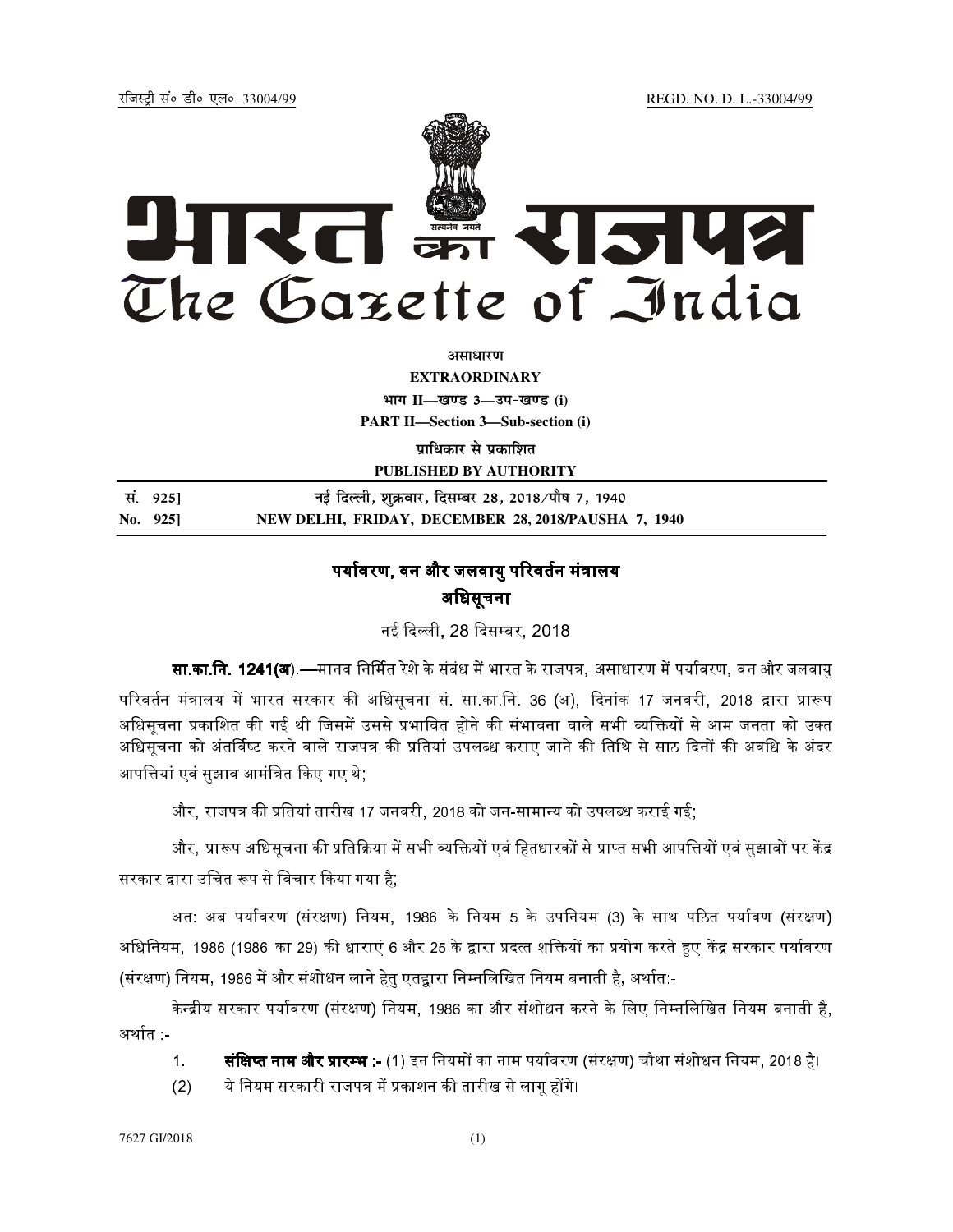2. पर्यावरण (संरक्षण) नियम, 1986 में अनुसूची-ा में, क्र.सं. 42 और उससे संबंधित प्रविष्टियों के लिए निम्नलिखित क्र.सं. तथा प्रविष्टियां प्रतिस्थापित की जाएंगी अर्थात :-

| क्र.सं. | उद्योग       | मानदण्ड                                                        | मानक                                                                            |
|---------|--------------|----------------------------------------------------------------|---------------------------------------------------------------------------------|
| (1)     | (2)          | (3)                                                            | (4)                                                                             |
| $-42$   | पेन्ट उद्योग | क- उत्सर्जन मानक                                               |                                                                                 |
|         |              |                                                                | संकेन्द्रण इससे अधिक न हो                                                       |
|         |              | पार्टिकुलर मैटर (प्रि-मिक्सर तथा मिक्सर                        | 50 मिग्रा /Nm <sup>3</sup>                                                      |
|         |              | से संबद्ध सभी प्रक्रियाओं के निकास मार्ग)                      |                                                                                 |
|         |              | टिप्पण :-                                                      |                                                                                 |
|         |              | व्यवस्था की जाएगी।                                             | (i) धूल उत्पन्न करने वाले सभी उपस्करों या प्रक्रियाओं में धूल निष्कासन की       |
|         |              |                                                                | (ii) सभी बोरा गृहों आदि को न्यूनतम 12 मीटर ऊँची या उद्योग में भवन, शेड या       |
|         |              |                                                                | संयंत्र के सर्वोच्च बिन्दु से न्यूनतम दो मीटर ऊपर, जो भी ऊँची हो,               |
|         |              | चिमनियों या चट्टों से जोड़ा जाएगा।                             |                                                                                 |
|         |              |                                                                |                                                                                 |
|         |              |                                                                | (iii) इकाई, शॉप फ्लोर या परिभ्रमणशील उत्सर्जनों को उद्योग में 12 मी. ऊँचाई वाले |
|         |              |                                                                | चट्टे या भवन या शेड या संयंत्र के सर्वोच्च बिन्दु से न्यूनतम दो मीटर ऊपर के     |
|         |              |                                                                | चट्टे, जो भी अधिक ऊँचा हो, के माध्यम से सरणीकृत करेगी।                          |
|         |              |                                                                | ख. बहि:स्राव मानक                                                               |
|         |              |                                                                | (i) बड़े पैमाने पर जल आधारित संयंत्र, प्रसंस्करण खंड से शून्य द्रव निस्सरण का   |
|         |              | पालन करेंगे।                                                   |                                                                                 |
|         |              |                                                                | (ii) सूक्ष्म, लघु तथा मध्यम उद्यम विकास अधिनियम, 2006 (2006 का 27) के           |
|         |              |                                                                | अनुसार सभी सूक्ष्म, लघु तथा मध्यम इकाइयां तथा विलायक आधारित बड़े                |
|         |              | पैमाने की पेंट इकाइयां निम्न प्रकार से मानकों का पालन करेंगी : |                                                                                 |
|         |              | मानदड                                                          | संकेन्द्रण इससे अधिक नहीं (मिग्रा/लि. pH, जैव                                   |
|         |              |                                                                | निर्धारण को छोड़कर)                                                             |
|         |              | рH                                                             | 65 85                                                                           |
|         |              | कुल सस्पेंडिड ठोस (TSS)                                        | 100                                                                             |
|         |              | बायोकेमिकल आक्सीजन डिमांड                                      | 30                                                                              |
|         |              | (BoD)(27ºC पर 3 दिन)                                           |                                                                                 |
| क्र.सं. | उद्योग       | मानदंड                                                         | मानक                                                                            |
| (1)     | (2)          | (3)                                                            | (4)                                                                             |
|         |              | फेनोलिक्स $C_2$ H <sub>5</sub> OH                              | 1.0                                                                             |
|         |              | तेल और ग्रीस                                                   | 10                                                                              |
|         |              | जैव निर्धारण परीक्षण                                           | 96 घंटों में 100% बहि:स्राव से 90%                                              |
|         |              |                                                                | उत्तरजीविता                                                                     |
|         |              | भारी धातु*                                                     |                                                                                 |
|         |              | सीसा Pb                                                        | 0.1                                                                             |
|         |              | क्रोमियम (हेक्सावेलेन्ट)                                       | 0.1                                                                             |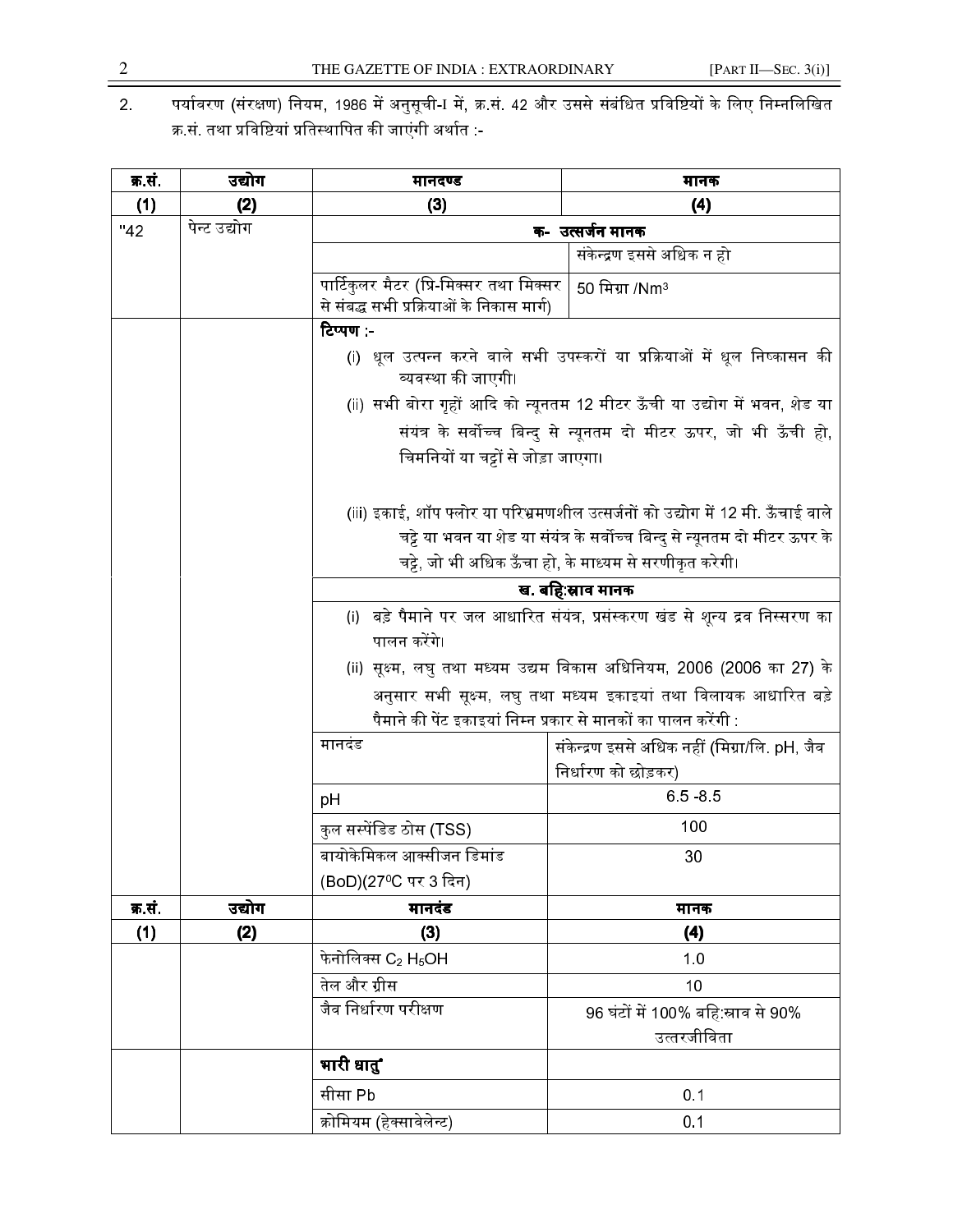|                                                                                  |                        | कुल क्रोमियम                                                                  | 20                                                                                                                 |
|----------------------------------------------------------------------------------|------------------------|-------------------------------------------------------------------------------|--------------------------------------------------------------------------------------------------------------------|
|                                                                                  |                        | तांबा Cu                                                                      | 20                                                                                                                 |
|                                                                                  |                        | निकल Ni                                                                       | 2.0                                                                                                                |
|                                                                                  |                        | जिंक Zn                                                                       | 50                                                                                                                 |
|                                                                                  |                        | आरसेनिक As**                                                                  | 0.2                                                                                                                |
|                                                                                  |                        | कोबाल्ट Co                                                                    | 0.2                                                                                                                |
|                                                                                  |                        | कुल भारी धातुएं                                                               | 70                                                                                                                 |
|                                                                                  |                        |                                                                               | ग - प्रयोगोपरान्त अपशिष्ट जल                                                                                       |
| उद्योग द्वारा प्रयोगोपरान्त अपशिष्ट जल के 'शून्य निस्सरण' के लिए सभी प्रयास किये |                        |                                                                               |                                                                                                                    |
|                                                                                  |                        | जाएंगे, और यदि उद्योग, प्रयोगोपरान्त अपशिष्ट जल का निस्सरण बेहतर समझता है, तो |                                                                                                                    |
|                                                                                  |                        | निम्नलिखित मापदण्डों का अनुपालन किया जाएगा :-                                 |                                                                                                                    |
|                                                                                  |                        |                                                                               | संकेन्द्रण इससे अधिक न हो (pH तथा तापमान को                                                                        |
|                                                                                  |                        |                                                                               | छोड़कर मिग्रा/प्रति लि.)                                                                                           |
|                                                                                  | рH                     |                                                                               | $65 - 85$                                                                                                          |
|                                                                                  |                        | सस्पेंडिड ठोस                                                                 | 100                                                                                                                |
|                                                                                  |                        | तेल और ग्रीस                                                                  | 10                                                                                                                 |
|                                                                                  |                        | तापमान                                                                        | अन्तर्ग्रहण जल के तापमान से 5ºC से अधिक नहीं                                                                       |
|                                                                                  |                        |                                                                               | घ - वर्षा जल                                                                                                       |
|                                                                                  | $\left( \cdot \right)$ |                                                                               | किसी संयंत्र, इकाई के लिए वर्षा जल, (जिसके भूखंड का आकार न्यूनतम 250                                               |
|                                                                                  |                        |                                                                               | वर्ग मी. है) मार्जक जल, बहि:स्राव और / या फर्श की धोवनों के साथ मिश्रित                                            |
|                                                                                  |                        | नहीं होने दिया जाएगा।                                                         |                                                                                                                    |
|                                                                                  | (ii)                   |                                                                               | किसी इकाई की बैटरी सीमा के भीतर वर्षा जल को, उच्च घनत्व पोलि एथीलीन                                                |
|                                                                                  |                        |                                                                               | (एचडीपीई) की लाइनों के माध्यम से गुजरने वाली भिन्न नाली या पाइप के                                                 |
|                                                                                  |                        |                                                                               | द्वारा निकाल कर एक गढ्ढे तक ले जाया जाएगा जिसकी क्षमता 10 मिनट<br>(घंटेवार औसत से) के वर्षा जल को धारण करने की हो। |
|                                                                                  |                        |                                                                               | ड. विलायक क्षतियों के लिए दिशा-निर्देश                                                                             |
|                                                                                  |                        |                                                                               |                                                                                                                    |
|                                                                                  | (i)                    |                                                                               | यदि प्रयुक्त विलायक, 1000 टन/वर्ष से कम है तो विलायक की कुल क्षति प्रयुक्त                                         |
|                                                                                  |                        | विलायक के 5% से अधिक नहीं होगी; और                                            |                                                                                                                    |
|                                                                                  | (ii)                   |                                                                               | यदि प्रयुक्त विलायक 1000 टन/वर्ष से अधिक है तो विलायक की कुल क्षति                                                 |
|                                                                                  |                        | प्रयुक्त विलायक के 3% से अधिक नहीं होगी।                                      |                                                                                                                    |
|                                                                                  |                        |                                                                               | *इकाइयां शोधित बहि:स्राव में भारी धातुआं की निर्धारित सीमाओं का<br>पालन                                            |
|                                                                                  |                        |                                                                               | करेंगी तथापि, ऐसे मामलों में जहां अन्तर्ग्रहीत जल में भारी धातुओं का<br>संकेन्द्रण                                 |
|                                                                                  |                        |                                                                               | निर्धारित सीमाओं से अधिक है, राज्य प्रदूषण सियंत्रण बोर्ड या प्रदूषण नियंत्रण                                      |
|                                                                                  |                        |                                                                               | समितियां भारी धातुओं की अधिक        सीमाएं  विनिर्दिष्ट  कर  सकती  हैं,  बशर्तें                                   |
|                                                                                  |                        |                                                                               | अधिकतम सीमा अन्तर्ग्रहण जल की पृष्ठभूमि सीमाओं तक निर्बन्धित हो।                                                   |
|                                                                                  |                        |                                                                               | **यदि यदि भू-जल में As भू-संरचना जनित (जियोजेनिक) है, तो राज्य प्रदूषण                                             |
|                                                                                  |                        |                                                                               | नियंत्रण बोर्ड/प्रदूषण नियंत्रण समितियां इससे संबंधित सीमा में समुचित रूप से छूट                                   |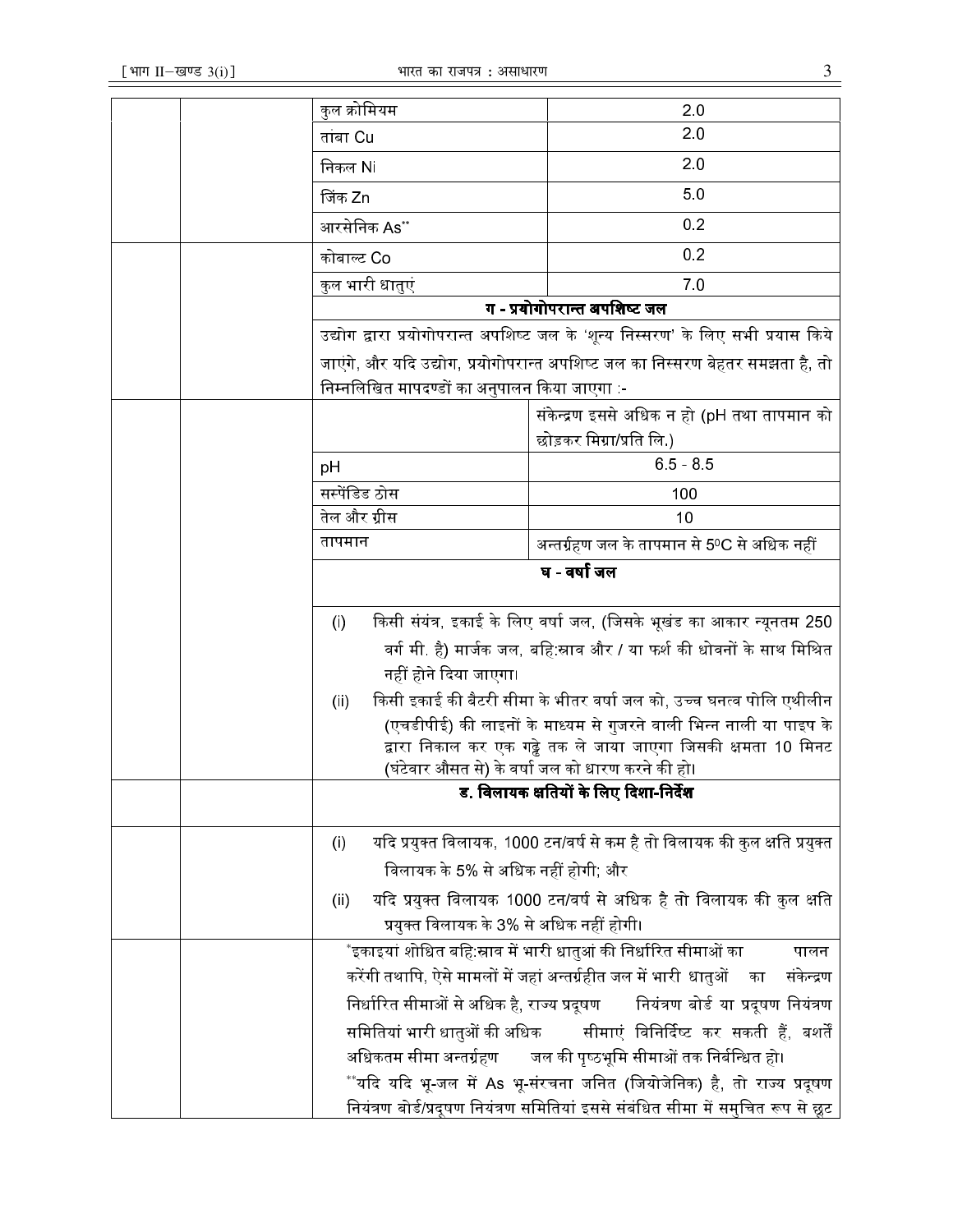| दे सकती हैं बशर्ते अपरिष्कृत जल (रॉ वाटर) में As की मात्रा के अलावा अपशिष्ट  |
|------------------------------------------------------------------------------|
| जल में As की मात्रा 0.2 मि.ग्रा./ली. से अधिक न हो और कुल भारी धातुओं की सीमा |
| अनुरक्षित रहे।                                                               |

[फा. सं. क्यू- 15017/39/2011-सीपीडब्ल्यू]

डा. ए. सेन्थिलवेल. वैज्ञानिक 'जी'

**नोट :-** मूल नियम भारत का राजपत्र, असाधारण, भाग-II खंड-3, उपखंड- (i) का.आ. सं. 844(अ), दिनांक 19 नवंबर, 1986 के द्वारा प्रकाशित किये गये थे और अंतिम बार अधिसचना संख्या सा.का.नि. 1025 (अ) दिनांक 9 नवम्बर. 2018 के द्वारा संशोधित किये गये थे।

## **MINISTRY OF ENVIRONMENT, FOREST AND CLIMATE CHANGE NOTIFICATION**

New Delhi, the 28th December, 2018

**G.S.R. 1241(E).**—Whereas, a draft notification, for Man-Made Fibre was published in the Gazette of India, Extraordinary, vide notification of the Government of India in the Ministry of Environment, Forest and Climate Change vide number G.S.R. 36 (E), dated the 17<sup>th</sup> January, 2018, inviting objections and suggestions from all persons likely to be affected thereby within a period of sixty days from the dated on which copies of the Gazette containing the said notification were made available to the public;

And Whereas, copies of the Gazette were made available to the public dated  $17<sup>th</sup>$  January, 2018;

And Whereas, all objections and suggestions received from all persons and stakeholders in response to the draft notification have been duly considered by the Central Government;

 Now Therefore, in exercise of the powers conferred by sections 6 and 25 of the Environment (Protection) Act, 1986 (29 of 1986) read with sub-rule (3) of rule 5 of the Environment (Protection) Rules, 1986, the Central Government hereby makes the following rules further to amend the Environment (Protection) Rules, 1986,namely:-

1. **Short title and commencement.-(**1) These rules may be called the Environment (Protection) fourth Amendment Rules, 2018.

(2) They shall come into force on the date of their publication in the Official Gazette.

2. In the Environment (Protection) Rules, 1986, in Schedule-l, for serial number 42 and the entries relating thereto, the following serial number and entries shall be substituted, namely:-

| S.No. | <b>Indus</b>      | <b>Parameter</b>                                                           | <b>Standards</b>            |
|-------|-------------------|----------------------------------------------------------------------------|-----------------------------|
| (1)   | (2)               | (3)                                                                        | (4)                         |
| "42   | Paint<br>Industry | <b>A</b> - Emission Standards                                              |                             |
|       |                   |                                                                            | Concentration not to exceed |
|       |                   | Particulate Matter (all process vents attached<br>to pre-mixers and mixers | $50 \text{ mg}/\text{Nm}^3$ |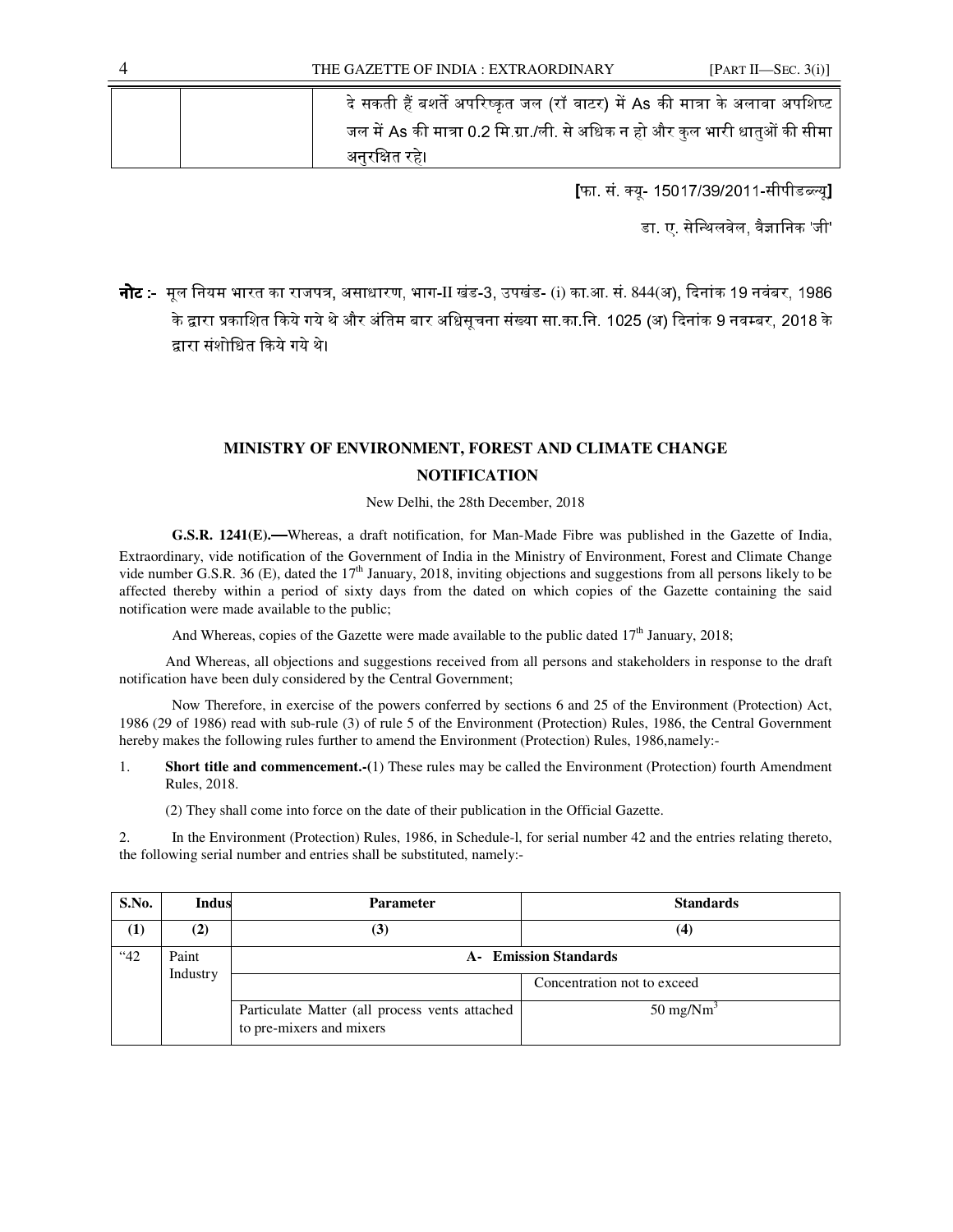|           |                                                                                                                                                                                                                                                                                                                                                   | Note:-                                                                                                                                                                                                                                       |                                                                                                                                                                                                          |  |
|-----------|---------------------------------------------------------------------------------------------------------------------------------------------------------------------------------------------------------------------------------------------------------------------------------------------------------------------------------------------------|----------------------------------------------------------------------------------------------------------------------------------------------------------------------------------------------------------------------------------------------|----------------------------------------------------------------------------------------------------------------------------------------------------------------------------------------------------------|--|
|           | (i)<br>All dust generating equipment or processes shall be provided with dust extraction<br>arrangement.<br>The bag houses, etc. shall be connected to chimneys or stacks of at least twelve metres height<br>(ii)<br>or at least two metres above the top most point of the building, shed or plant in the industry,<br>which so ever is higher. |                                                                                                                                                                                                                                              |                                                                                                                                                                                                          |  |
|           |                                                                                                                                                                                                                                                                                                                                                   |                                                                                                                                                                                                                                              |                                                                                                                                                                                                          |  |
|           |                                                                                                                                                                                                                                                                                                                                                   | The unit shall channelise shop floor or fugitive emissions through a stack of twelve metres<br>(iii)<br>height or at least two metres above the top most point of the building or shed or plant in the<br>industry, which so ever is higher. |                                                                                                                                                                                                          |  |
|           |                                                                                                                                                                                                                                                                                                                                                   | <b>B.</b> Effluent Standards                                                                                                                                                                                                                 |                                                                                                                                                                                                          |  |
|           |                                                                                                                                                                                                                                                                                                                                                   | (i) Large scale water based plants shall meet zero liquid discharge from process section.                                                                                                                                                    |                                                                                                                                                                                                          |  |
|           |                                                                                                                                                                                                                                                                                                                                                   | (ii) All Micro, Small and Medium units as per Micro, Small and Medium Enterprises<br>Development Act, 2006 (27 of 2006) and Solvent based large scale paint units shall meet the<br>standards given as:                                      |                                                                                                                                                                                                          |  |
|           |                                                                                                                                                                                                                                                                                                                                                   | Parameter                                                                                                                                                                                                                                    | Concentration not to exceed, (in mg/l except for<br>pH and Bioassay)                                                                                                                                     |  |
|           |                                                                                                                                                                                                                                                                                                                                                   | pH                                                                                                                                                                                                                                           | $6.5 - 8.5$                                                                                                                                                                                              |  |
|           |                                                                                                                                                                                                                                                                                                                                                   | Total Suspended solid (TSS)                                                                                                                                                                                                                  | 100                                                                                                                                                                                                      |  |
|           |                                                                                                                                                                                                                                                                                                                                                   | Bio-Chemical Oxygen Demand (BOD) (3 days<br>at $27^0C$ )                                                                                                                                                                                     | 30                                                                                                                                                                                                       |  |
| S.<br>No. | <b>Industry</b>                                                                                                                                                                                                                                                                                                                                   | Parameter                                                                                                                                                                                                                                    | <b>Standards</b>                                                                                                                                                                                         |  |
| (1)       | (2)                                                                                                                                                                                                                                                                                                                                               | (3)                                                                                                                                                                                                                                          | (4)                                                                                                                                                                                                      |  |
|           |                                                                                                                                                                                                                                                                                                                                                   |                                                                                                                                                                                                                                              |                                                                                                                                                                                                          |  |
|           |                                                                                                                                                                                                                                                                                                                                                   | Phenolics as $C_6H_5OH$                                                                                                                                                                                                                      | 1.0                                                                                                                                                                                                      |  |
|           |                                                                                                                                                                                                                                                                                                                                                   | Oil and Grease                                                                                                                                                                                                                               | 10                                                                                                                                                                                                       |  |
|           |                                                                                                                                                                                                                                                                                                                                                   | <b>Bio-Assay Test</b>                                                                                                                                                                                                                        | 90% survival in 100% effluent in 96 hours                                                                                                                                                                |  |
|           |                                                                                                                                                                                                                                                                                                                                                   | <b>Heavy Metals*</b>                                                                                                                                                                                                                         |                                                                                                                                                                                                          |  |
|           |                                                                                                                                                                                                                                                                                                                                                   | Lead as Pb                                                                                                                                                                                                                                   | 0.1                                                                                                                                                                                                      |  |
|           |                                                                                                                                                                                                                                                                                                                                                   | Chromium (Hexavalent)                                                                                                                                                                                                                        | 0.1                                                                                                                                                                                                      |  |
|           |                                                                                                                                                                                                                                                                                                                                                   | <b>Total Chromium</b>                                                                                                                                                                                                                        | 2.0                                                                                                                                                                                                      |  |
|           |                                                                                                                                                                                                                                                                                                                                                   | Copper as Cu                                                                                                                                                                                                                                 | 2.0                                                                                                                                                                                                      |  |
|           |                                                                                                                                                                                                                                                                                                                                                   | Nickel as Ni                                                                                                                                                                                                                                 | 2.0                                                                                                                                                                                                      |  |
|           |                                                                                                                                                                                                                                                                                                                                                   | Zinc as Zn                                                                                                                                                                                                                                   | 5.0                                                                                                                                                                                                      |  |
|           |                                                                                                                                                                                                                                                                                                                                                   | Arsenic as As**                                                                                                                                                                                                                              | 0.2                                                                                                                                                                                                      |  |
|           |                                                                                                                                                                                                                                                                                                                                                   | Cobalt as Co                                                                                                                                                                                                                                 | 0.2                                                                                                                                                                                                      |  |
|           |                                                                                                                                                                                                                                                                                                                                                   | Total Heavy metals                                                                                                                                                                                                                           | 7.0                                                                                                                                                                                                      |  |
|           |                                                                                                                                                                                                                                                                                                                                                   |                                                                                                                                                                                                                                              | <b>C- Service Wastewater</b>                                                                                                                                                                             |  |
|           |                                                                                                                                                                                                                                                                                                                                                   |                                                                                                                                                                                                                                              | All efforts shall be made by the industry for 'zero discharge' of service wastewater, and in case,<br>the industry prefers to discharge service wastewater, the following norms shall be complied with:- |  |